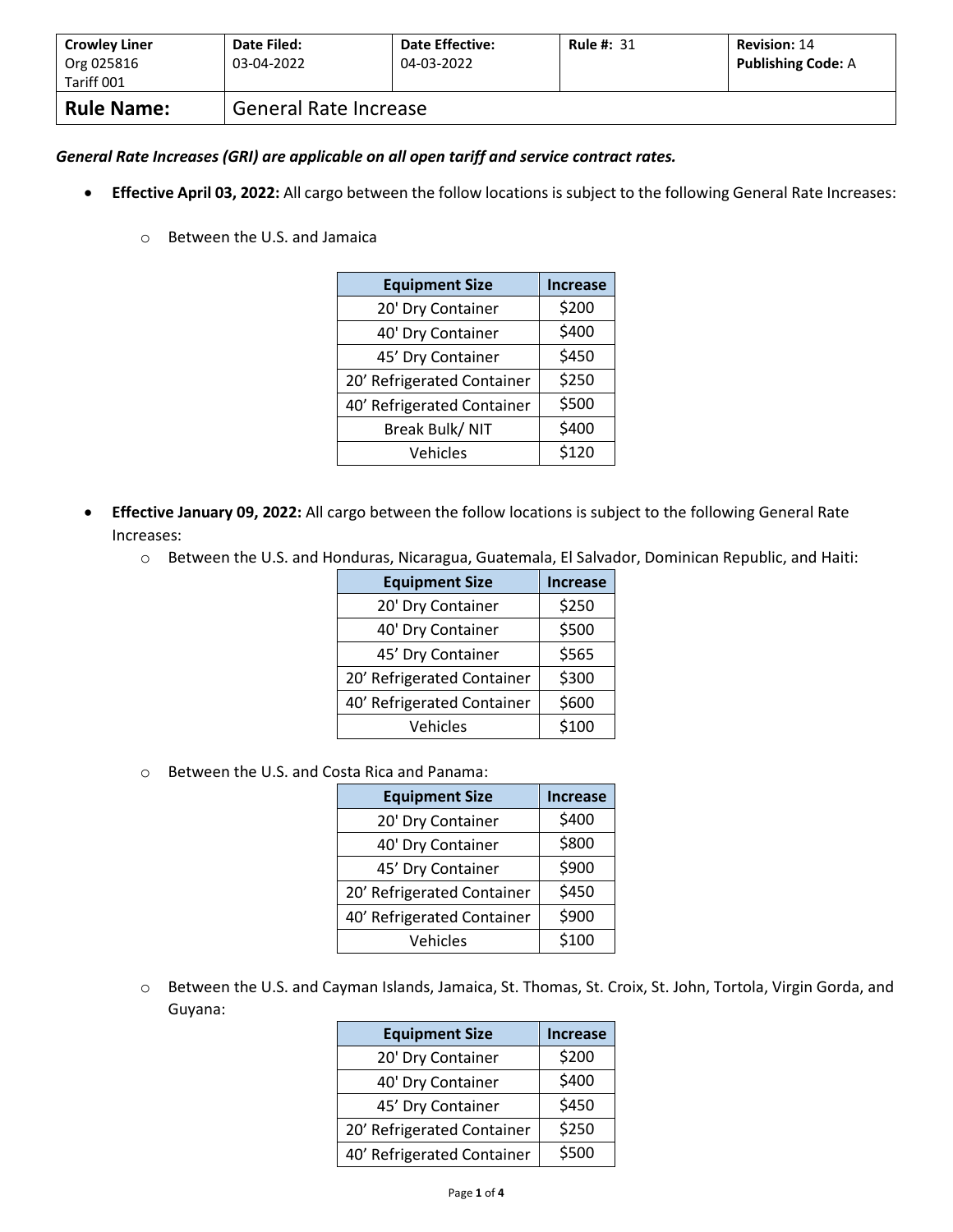| <b>Crowley Liner</b> | Date Filed:           | <b>Date Effective:</b> | <b>Rule #: 31</b> | <b>Revision: 14</b>       |
|----------------------|-----------------------|------------------------|-------------------|---------------------------|
| Org 025816           | 03-04-2022            | 04-03-2022             |                   | <b>Publishing Code: A</b> |
| Tariff 001           |                       |                        |                   |                           |
| <b>Rule Name:</b>    | General Rate Increase |                        |                   |                           |

| Break Bulk/NIT | \$400 |
|----------------|-------|
| Vehicles       | \$120 |

o Between non-U.S. ports and any port combination not listed above:

| <b>Equipment Size</b>      | <b>Increase</b> |
|----------------------------|-----------------|
| 20' Dry Container          | \$250           |
| 40' Dry Container          | \$500           |
| 45' Dry Container          | \$565           |
| 20' Refrigerated Container | \$300           |
| 40' Refrigerated Container | \$600           |
| Vehicles                   | \$100           |

• **Effective August 29, 2021:** All Cargo between the U.S. and the following countries Honduras, Nicaragua, Guatemala, El Salvador, Costa Rica, Panama, Dominican Republic, and Haiti are subject to the below General Rate Increase:

| <b>Equipment Size</b> | <b>Increase</b> |
|-----------------------|-----------------|
| 20'                   | \$150           |
| 40'                   | \$300           |
| 45′                   | \$340           |
| 53'                   | \$400           |
| Vehicles              | \$75            |

• **Effective July 04, 2021:** All Cargo to Grand Cayman is subject to the below General Rate Increase:

| <b>Equipment Size</b> | <b>Increase</b> |
|-----------------------|-----------------|
| 20' Dry / Reefer      | \$63            |
| 40' Dry / Reefer      | \$126           |
| Over 40'              | \$142           |
| Vehicles              | \$40            |

• **Effective June 06, 2021:** All inter-port Cargo (excluding between Puerto Rico and the Caribbean)

| <b>Equipment Size</b>       | Increase   |
|-----------------------------|------------|
| All Equipment Sizes & Types | +\$450 TEU |

• **Effective June 06, 2021:** All Cargo between the United States, Puerto Rico, and Dominican Republic to/from the following islands: Anguilla, Antigua, Grenada, Guyana, Jamaica, Montserrat, Nevis, Saba, St Barts, St Croix, St Eustatius, St John US VI, St Kitts, St Thomas, Tortola, Trinidad, and Virgin Gorda are subject to the below General Rate Increase:

| <b>Equipment Size</b> | <b>Increase</b> |
|-----------------------|-----------------|
| 20' Dry / Reefer      | \$125           |
| 40' Dry / Reefer      | \$250           |
| Over 40'              | \$281           |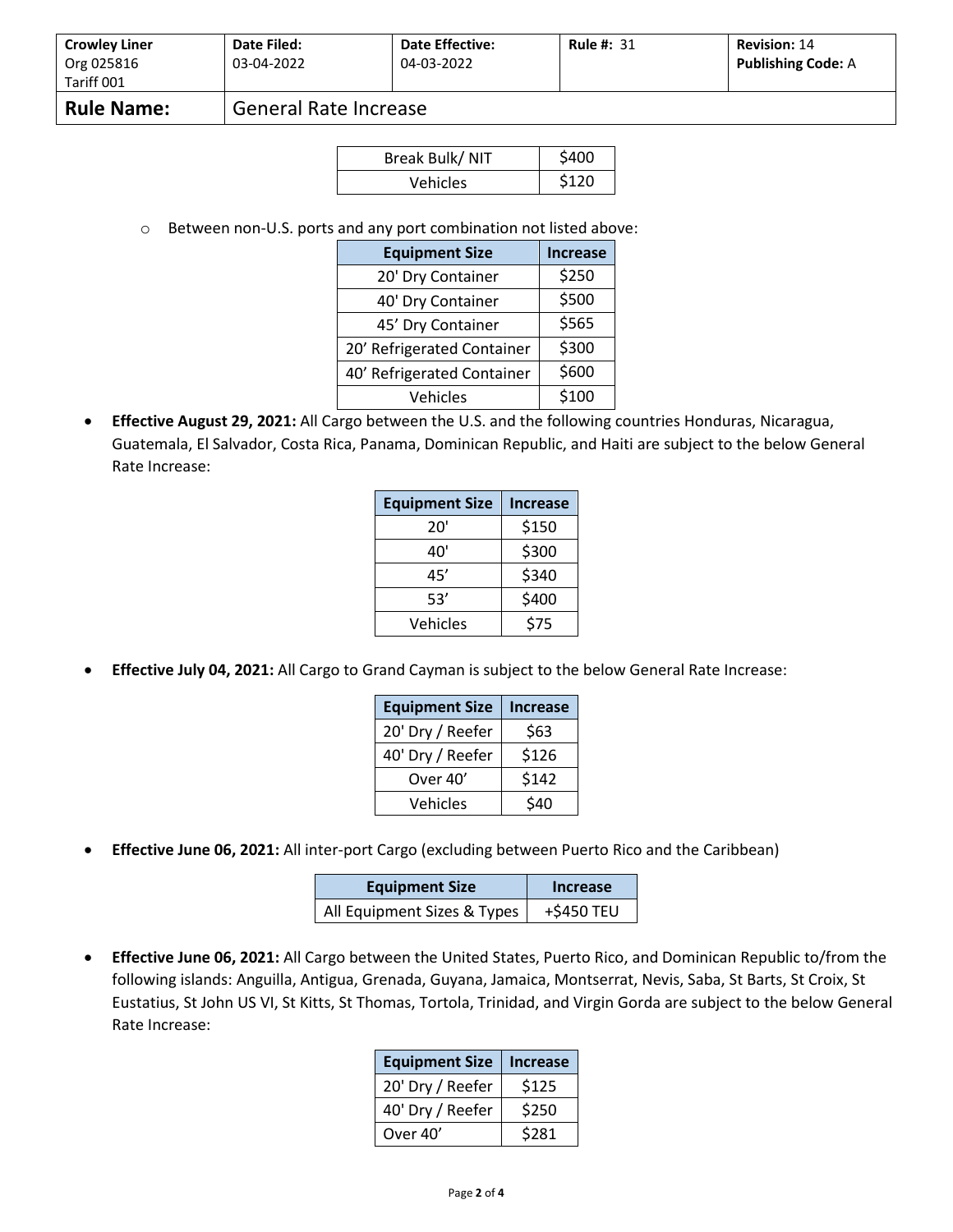| <b>Crowley Liner</b><br>Org 025816<br>Tariff 001 | Date Filed:<br>03-04-2022    | Date Effective:<br>04-03-2022 | <b>Rule #: 31</b> | <b>Revision: 14</b><br><b>Publishing Code: A</b> |
|--------------------------------------------------|------------------------------|-------------------------------|-------------------|--------------------------------------------------|
| <b>Rule Name:</b>                                | <b>General Rate Increase</b> |                               |                   |                                                  |
|                                                  |                              |                               |                   |                                                  |

| Vehicles | \$75 |
|----------|------|
|----------|------|

• **Effective May 09, 2021:** All Cargo between the U.S. and the following countries: Dominican Republic, Honduras, Nicaragua, Guatemala, El Salvador, Costa Rica, and Panama are subject to the below General Rate Increase:

| <b>Equipment Size</b> | <b>Increase</b> |
|-----------------------|-----------------|
| 20' Dry / Reefer      | \$125           |
| 40' Dry / Reefer      | \$250           |
| 45' Dry               | \$282           |
| Vehicles              | \$60            |

• **Effective April 01, 2021:** All poultry, meat and mechanically deboned meat between the United states and the following countries: Honduras, Nicaragua, Guatemala, El Salvador, Costa Rica and Panama

| <b>Equipment Size</b> | <b>Increase</b> |
|-----------------------|-----------------|
| 20' Reefer            | \$100           |
| 40' Reefer            | \$200           |

• **Effective March 14, 2021:** All Cargo between the United States, Puerto Rico, and Dominican Republic to/from the following islands: Anguilla, Antigua, Grenada, Guyana, Jamaica, Montserrat, Nevis, Saba, St Barts, St Croix, St Eustatius, St John US VI, St Kitts, St Thomas, Tortola, Trinidad, and Virgin Gorda are subject to the below General Rate Increase:

| <b>Equipment Size</b> | <b>Increase</b> |
|-----------------------|-----------------|
| 20' Dry / Reefer      | \$100           |
| 40' Dry / Reefer      | \$200           |
| 45' Dry               | \$225           |
| Vehicles              | \$60            |

• **Effective February 28, 2021:** All Cargo between the U.S. and the following countries: Honduras, Nicaragua, Guatemala, El Salvador, Costa Rica, and Panama are subject to the below General Rate Increase:

| <b>Equipment Size</b> | <b>Increase</b> |
|-----------------------|-----------------|
| 20' Dry / Reefer      | \$100           |
| 40' Dry / Reefer      | \$200           |
| 45' Dry               | \$225           |
| Vehicles              | \$60            |